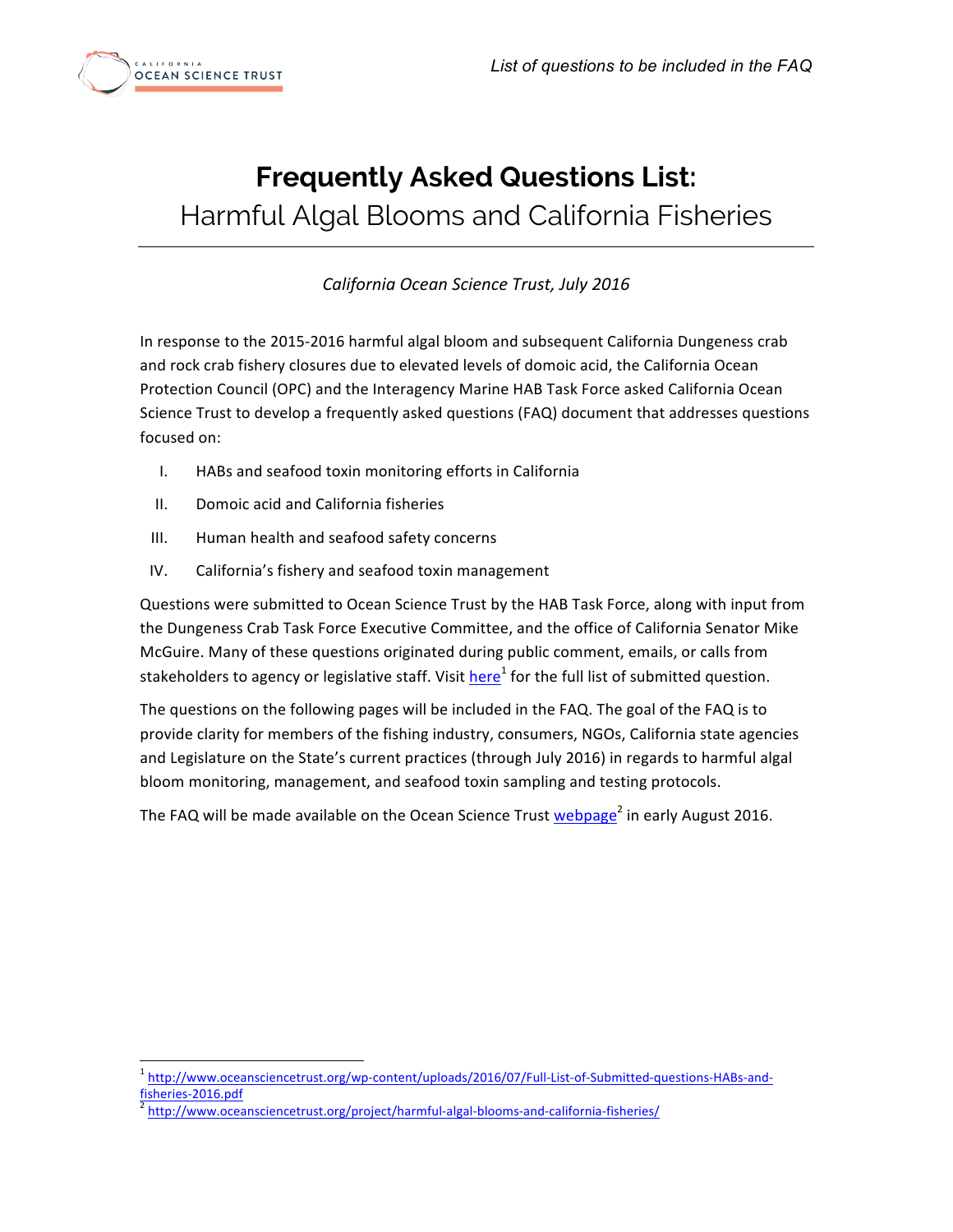

## **I. Harmful Algal Bloom and Biotoxin Monitoring Efforts in California**

- How are harmful algal blooms and associated biotoxins being monitored along the west coast?
- Where can HAB monitoring and active bloom information be found?
- Are HAB events increasing in frequency? Are there links between climate change and HAB events?
- Can we predict future HAB events and impacts to fisheries?

### **II. Domoic acid and California Fisheries**

- What is the history of domoic acid toxicity in seafood in the U.S.?
- What are the current (2016) domoic acid action levels in California?
- What is the scientific rationale behind the action levels for domoic acid toxicity in seafood?
- What are the current (2015/16 season) criteria for opening and closing the Dungeness crab fishery based on the action levels?
- Where can information be found on California's current domoic acid crab monitoring plan? What plan do other west coast states adhere to?
- Where are the domoic acid biotoxin monitoring sites in California?
	- o How were the Dungeness crab sites selected?
	- $\circ$  How frequently are crab biotoxin sites sampled?
	- $\circ$  What determines how frequently sampling occurs?
	- $\circ$  How is spacing of sites considered?
	- $\circ$  How are samples collected within a site (distance, including buffer zones)? Does sampling control for potential differences in domoic acid levels between male and female Dungeness crabs?
- How is domoic acid detected in seafood samples? How are the samples processed during testing? (i.e., are whole crabs homogenized in seawater or freshwater? Are viscera tested separately from crab tissue?)
- How are government agencies responding to the 2015/16 shellfishery closures in California (e.g., Dungeness and rock crab, razor clam)?

#### **III. Health and Seafood Safety Concerns**

- After consumption of crab meat, is toxin accumulation additive if multiple crabs are eaten? In other words, if toxin levels are below the threshold of concern, but still  $>0$ PPM, how many crabs or pounds of crab meat are safe to eat for an average adult, a child, or an elderly person?
- What are the long-term effects of low levels of domoic acid exposure?